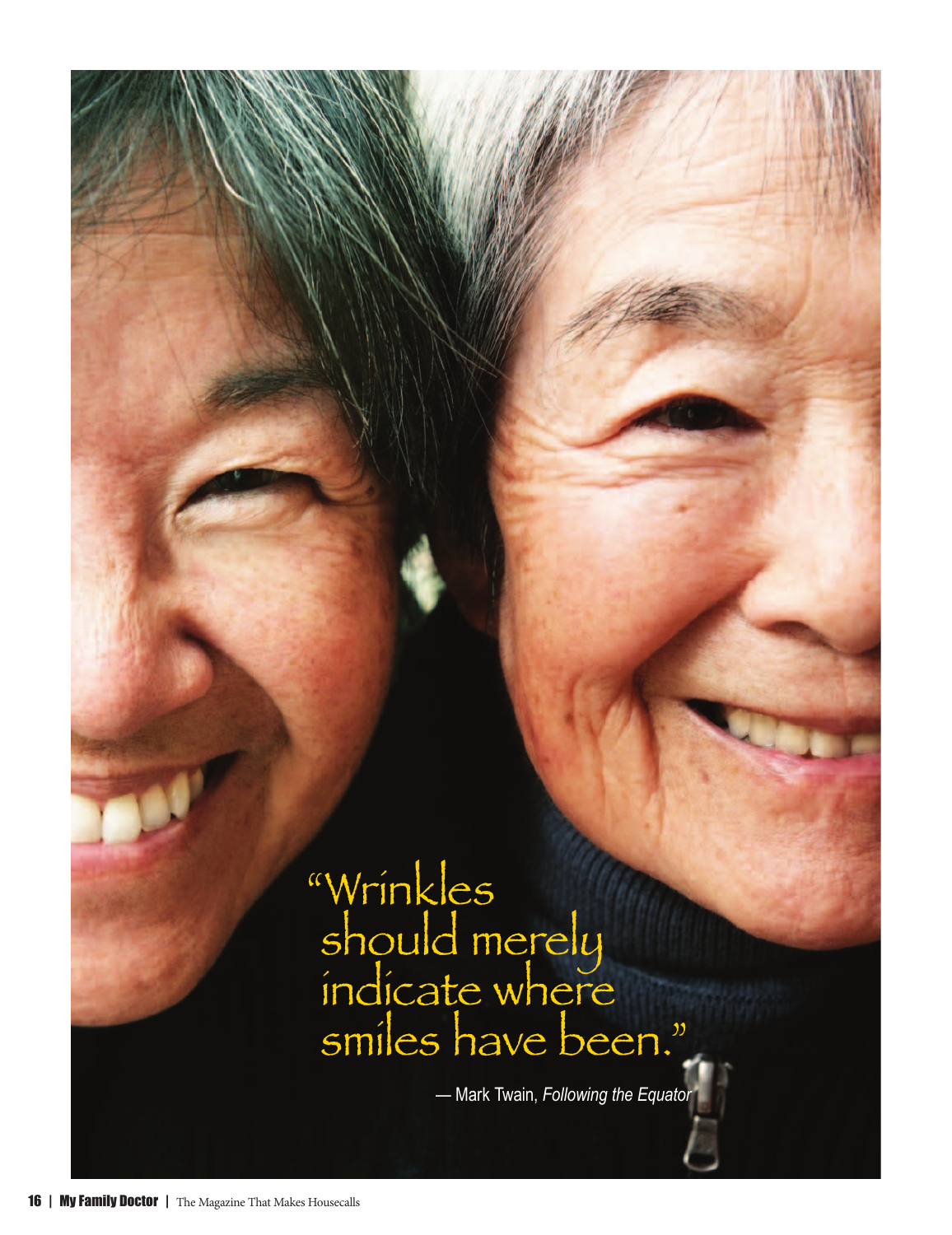# Your mate Guide to Wrinkles

How to prevent them, get rid of them and just plain forget about them.

by Charles E. Crutchfield III, M.D.

winkle" is a four-letter word,<br>claims one of my patients.<br>It hasn't always had such a<br>bad connotation. In the past, wrinkles<br>were often called character lines. They claims one of my patients. It hasn't always had such a bad connotation. In the past, wrinkles were often called character lines. They reflected a lifetime of experience and emotions. "<br>"<br>"

Today, many people seem to be conflicted about the subject. On one hand, they resent the importance our culture places on looking youthful. But with the other hand, they're buying up so-called wrinkle creams by the boatload and organizing Botox parties.

The editors at *My Family Doctor* believe in embracing the way you look, recognizing that wrinkles are signs of a life lived. At the same time, they realize that you're being bombarded by advertisements, friendly recommendations and all sorts of make-up-counter claims about wrinkle-related products. So they've asked me to present you with the facts. Do with them what you will.

#### **Where They Come From**

Wrinkles are a result of many factors: sun exposure, facial expressions, genetics, environmental pollutants such as smoking, and various lifestyle-related aspects, including sleeping on one side of the face. (Many times, patients tell me they have more pronounced lines on one side of the face than the other. When I ask which side they sleep on, they inevitably realize it's the one with more wrinkles!)

There are essentially two types of wrinkles: those in the muscles and those in the skin.

**"Dynamic wrinkles"** are caused by muscle contraction. When you're younger, you can create wrinkles by doing things like smiling or furrowing your eyebrows. When you relax your face, the lines go away. Over time, though, just like a shirt lying on the ground will develop wrinkles, those facial lines tend to become more permanent.

**"Static lines"** are wrinkles associated with changes in the skin itself as it becomes wiser and more mature. Damage from things like the sun and cigarette smoke, along with unavoidable genetics and plain old aging, cause a few important wrinkle fighters to diminish over time, including collagen and elastin (proteins that provide strength and flexibility), hyaluronic acid (a gel that helps moisturize your skin) and that thin layer of fat directly beneath your skin. Add gravity into the mix, and you can see why skin really doesn't have a choice but to wrinkle and sag.

#### **How to Stop Them**

It's been banged into your head for years: Wear sunscreen! But there are two tricky things about sun exposure. First, 80 percent of a person's total life-

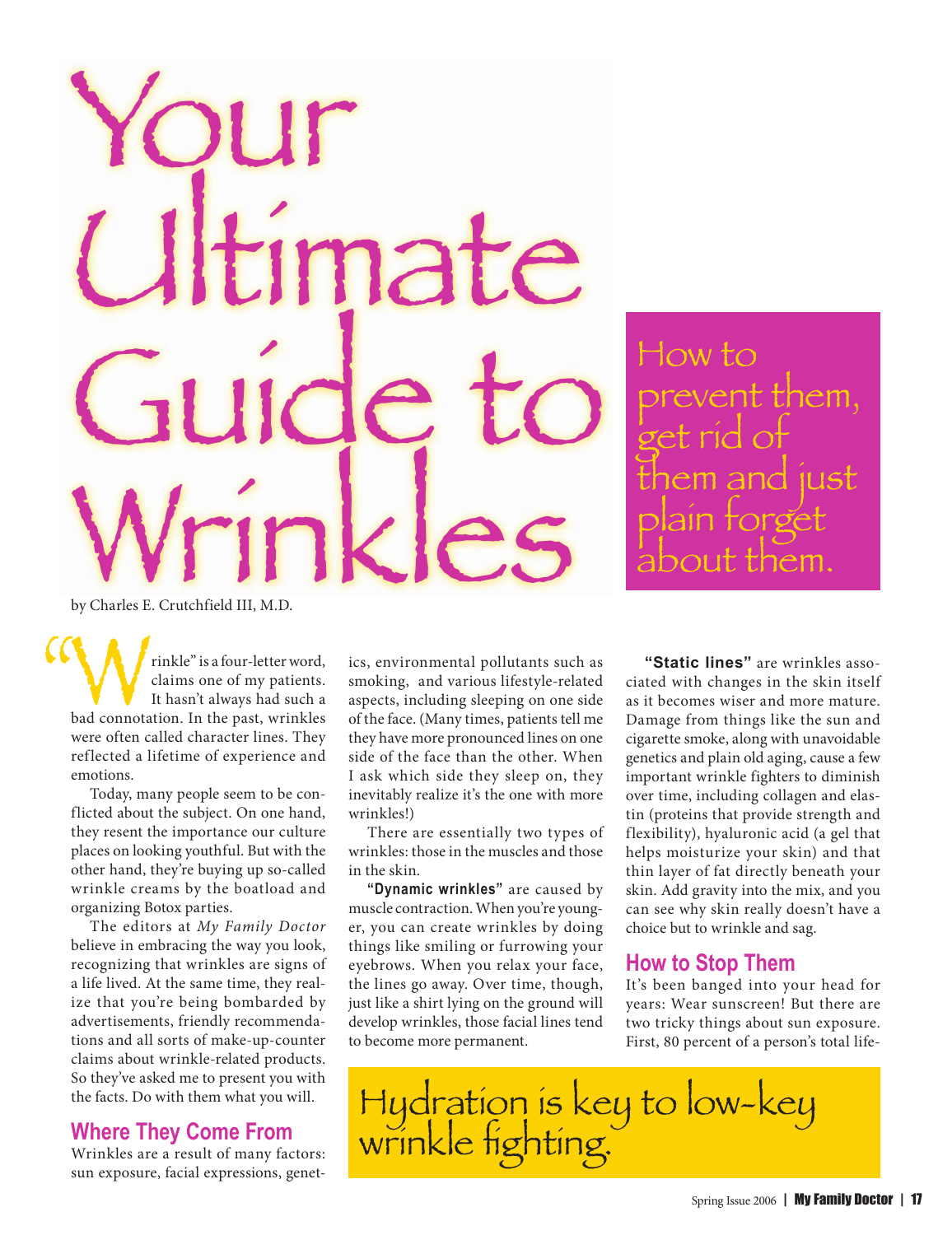

#### "Years may wrinkle the skin, but to give up enthusiasm wrinkles the soul." —Samuel Ullman, "Youth"

time sun exposure occurs by age 18. By the time you're mature or wise enough to understand the importance of sun protection, you've already soaked up the majority of your rays!

Secondly, the sun's effects may not appear for years, but they could last a lifetime—and not just in the form of wrinkles. When I see patients with skin cancer, it's really the result of a lifetime of sun exposure, not necessarily the sun they got in the previous week or the previous summer season.

This is why it's so important for parents and grandparents to educate younger family members on the importance of proper sun protection—and to protect tection—and to children if they aren't children if they capable of understand-capable of ing its importance. (By the way, this also applies to vision. Wearing sun-to vision. Wearing glasses with 100-percent UVA and UVB protec-UVA and UVB tion from childhood on can help prevent many eye complications later in life.)

That said, you still That said, you have 20 percent of your sun exposure left your sun exposure after age 18, so you're not off the hook. Sun-not off the hook. screens I recommend for my patients include for my patients those made by Vani-those made by cream and SkinCeuti-cream and cals. Many companies cals. Many also design products also design especially for children, especially for including Coppertone including and Bullfrog. Fraction Contains and Bulling Contains and Bulling Coppertuncy of the same of the same of the same of the same of the same of the same of the same of the same of the same of the same of the same of the same of the same of

#### **Banishment, Step One**

Once you've got 'em, Once you've got that doesn't mean you have to flaunt 'em (unless you want to). Hydration is key to lowkey wrinkle fighting. It won't make a huge difference, but it has the added benefit of helping you maintain a normal

skin tone and healthy appearance.

For **washing your face**, I recommend using a gentle cleanser such as those made by Dove, Cetaphil or Vanicream. These have little or no detergents (which can strip away natural oils that provide hydration, lubrication and protection) and increased moisturizers.

Then, gently pat dry, and try an **emollient moisturizer**, which will both seal in the moisture you've gained from the shower and provide additional hydration. Some newer, technologically advanced emollients, such as CeraVe, contain superrich moisturizers called ceramides that provide ongoing mois-

## SUNNY

#### Choose a sunscreen with...

• a sun protection factor (SPF) of 15 or higher (preferably 30). • ultraviolet A (UVA) and ultraviolet B (UVB) protection.

#### **Apply it…**

30 minutes before sun exposure and approximately every hour thereafter (more frequently if you're sweating or swimming). Use a liberal amount.

#### **"SPF" refers to…**

the amount of time you can stay in the sun without getting burned. For example, if you could normally stay out for 15 minutes before burning, an SPF of 10 would allow you to stay out 10 times longer.

turization throughout the day.

In addition to hydrating, you may want to try an **antioxidant**.

Floating around in your body are free radicals—oxygen molecules missing one electron. These little thieves steal other molecules' electrons. Those molecules steal other electrons, and a damaging chain reaction continues.

Scientists believe that antioxidants are the giant sponge police, soaking up the energy free radicals have and protecting the body from the damage they cause, probably including cancer and wrinkles. Antioxidants abound in many fruits and vegetables, and now you can even put them directly on your skin.

Topical antioxidants are the latest development in skin rejuvenation. The Food and Drug Administration has approved the prescription product tretinoin (Retin-A) to treat wrinkles, but over-the-counter products are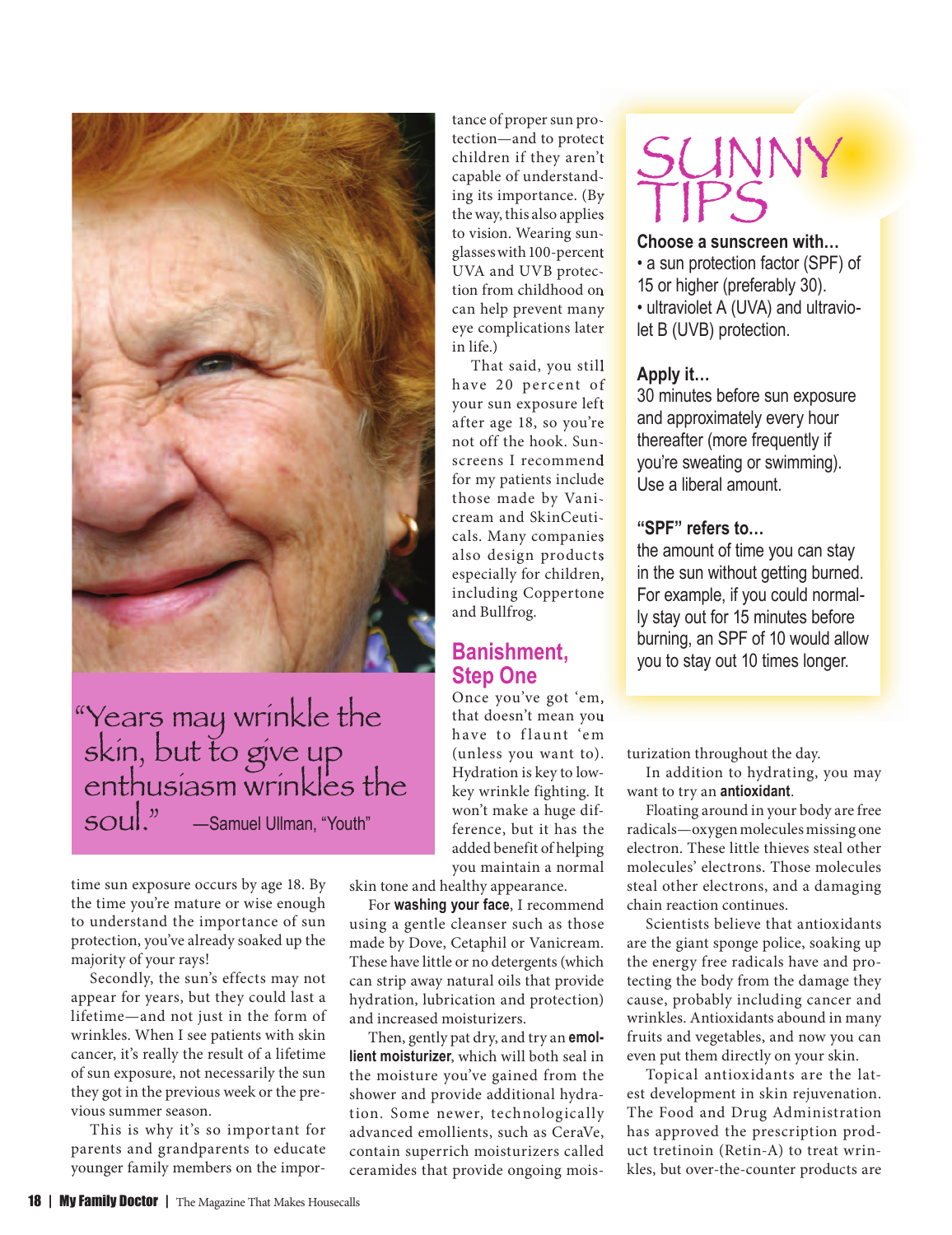still controversial. Evidence about whether they prevent or reduce wrinkles is mixed. I believe they work, but I must caution that there are many, many products containing antioxidants out there, and not all of them are effective. One of the products I recommend is Prevage by Allergan and Elizabeth Arden.

The most important thing when picking a topical antioxident is to understand whether it has been fully tested to determine if it works. (Keep in mind that even if a certain ingredient has been shown to work, it still has to be put into

an appropriate vehicle that allows it to penetrate the skin effectively.) Contact the company, and request any clinical studies and trials. If they have none, avoid this product. If they are able to provide some, take them to your dermatologist or primary-care provider, who can review them critically.

#### **Banishment, Step Two**

If you want to step your wrinkle-reduction regime up a notch, here are a few minimally invasive forms of skin ironing, so to speak.

### Wrinkles in a Nutshell

#### **Prevention:**

#### **Appearance Reduction:**

- Wear sunscreen. • Don't smoke.
- Hydrate: Use a moisturizing soap to clean your face; then, apply an emollient moisturizer.
	- Try the prescription antioxidant tretinoin (Retin-A) or an over-the-counter antioxidant product with reliable studies backing it up.
		- Get an alpha-hydroxy acid peel, Botox and/or a filling agent.

**Alpha-hydroxy acid peels**, also known as lunchtime peels, cause dead skin in your epidermis (the top layer) to slough off, revealing newer, brighter skin. They may also work in the dermis (the bottom layer) to increase the production of collagen, elastin and hyaluronic acid.

I like to use the NeoStrata products because they actually invented the whole field of alpha-hydroxy acids and have plenty of clinical studies to back up their claims.

To get the most effective response to alpha-hydroxy acid treatments, you

need a product with a concentration of more than 12 percent. Strengths this great are only available through a physician's office.

Keep in mind that alpha-hydroxy peels make your skin much more sunsensitive, so lather on the sunscreen.

**Microdermabrasion** is an excellent form of exfoliation, making the skin look and feel fresher. However, don't be fooled by salons or offices that tell you it will do everything but slice your bread.

Many dermatologists do recommend it to remove superficial lines, but in my